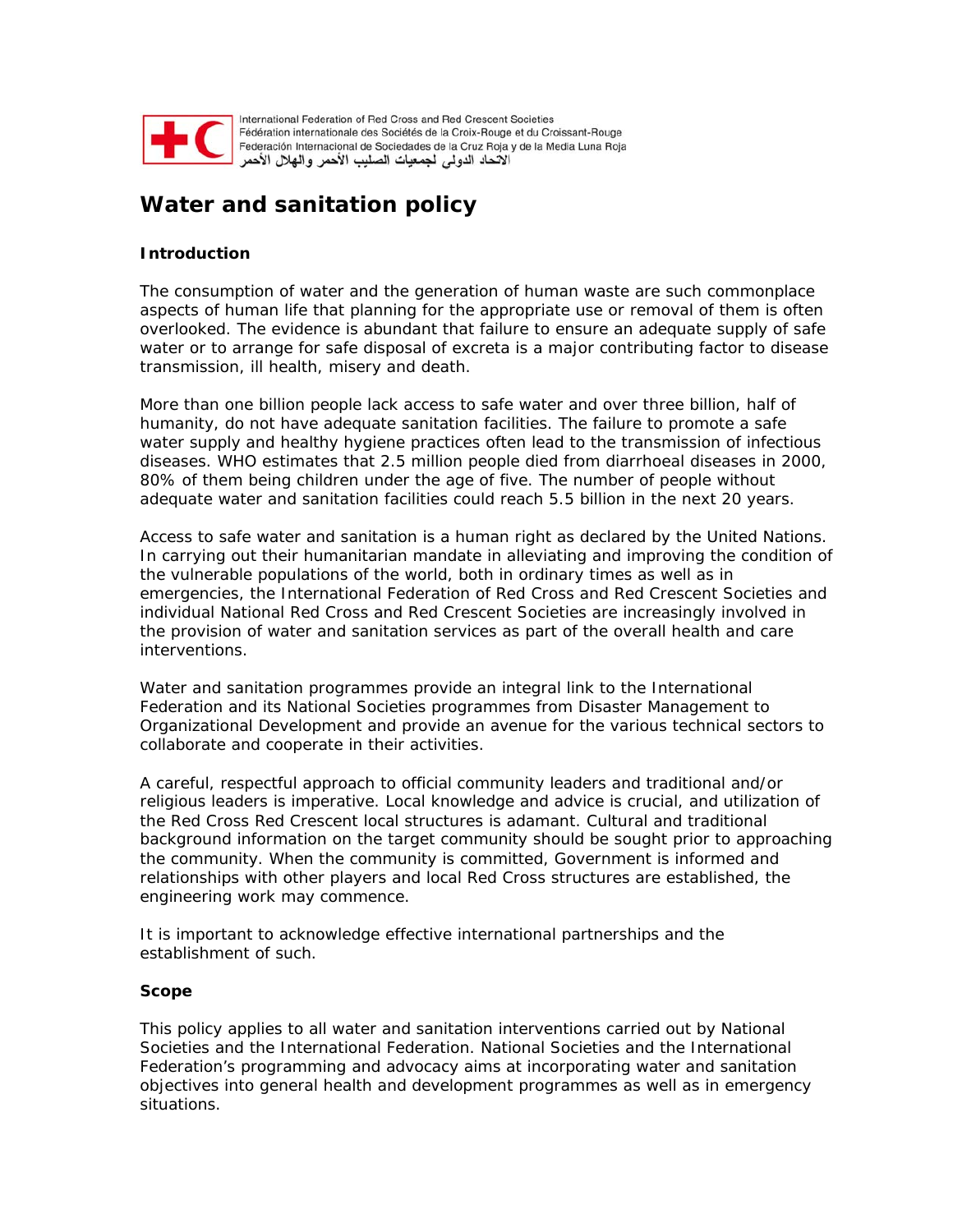Water and sanitation is a Health initiative, clearly defined and seen as one of the most important aspects of preventive/public health. The Federation's basic health policy has underlined the need for a community-based approach.

Community-based health care can therefore not be considered without addressing the issue of water and sanitation coverage.

### **Statement**

The International Federation and each individual National Society shall:

- Recognize the importance of having a regular exchange of information between the water supply and sanitation sector and the health information system and where possible and feasible collect and analyze health statistics and trends before starting any water and sanitation intervention and to monitor them during and after implementation to determine the projects impact upon the health status of the beneficiaries.
- Acknowledge the need for appropriate assessment before any intervention, confirming the need as well as avoiding duplication of efforts made by other organizations and/or governments.
- Recognize the issue of gender and the need for a gender-balanced approach to any water and sanitation intervention. Consult with and encourage the participation of all sections within the population in formulating objectives and identifying key public health issues, especially recognising the needs of women and children.
- Ensure community participation and management in the programme, aiming at reducing implementation costs and to encourage ownership. Communities should naturally be involved from the onset. Participatory techniques (such as PHAST – Participatory Hygiene and Sanitation Transformation) are well established in Federation water and sanitation/health programmes.
- Realize that the hardware (e.g. pumps, pipes) aspects of water and sanitation interventions are easier to implement compared to the software aspects. Hygiene promotion (hygiene education, community participation and management etc.) must be established parallel to, if not, before introducing the hardware. Hardware installations need to be sustainable for the community with the ability to maintain them leading to long-term ownership. This will ensure best possible community ownership, management and commitment. In emergencies minimum aspects of hygiene promotion need to be established. Give due consideration to the use of appropriate local technologies and cultural preferences for the sustainability of the work.
- Imported solutions from developed countries are often bound to fail. This will require well designed projects that build community capacities, recognizing local leadership in operation and maintenance skills as well as build capacities within the National Red Cross and Red Crescent Societies.
- Encourage the establishment of National Society water and sanitation strategies for which this policy provides the base.
- Ensure full attention to development of human resources like National Society staff, delegates and volunteers in the area of water and sanitation. Suitable training is required in technical, managerial and public health areas for most water and sanitation initiatives.